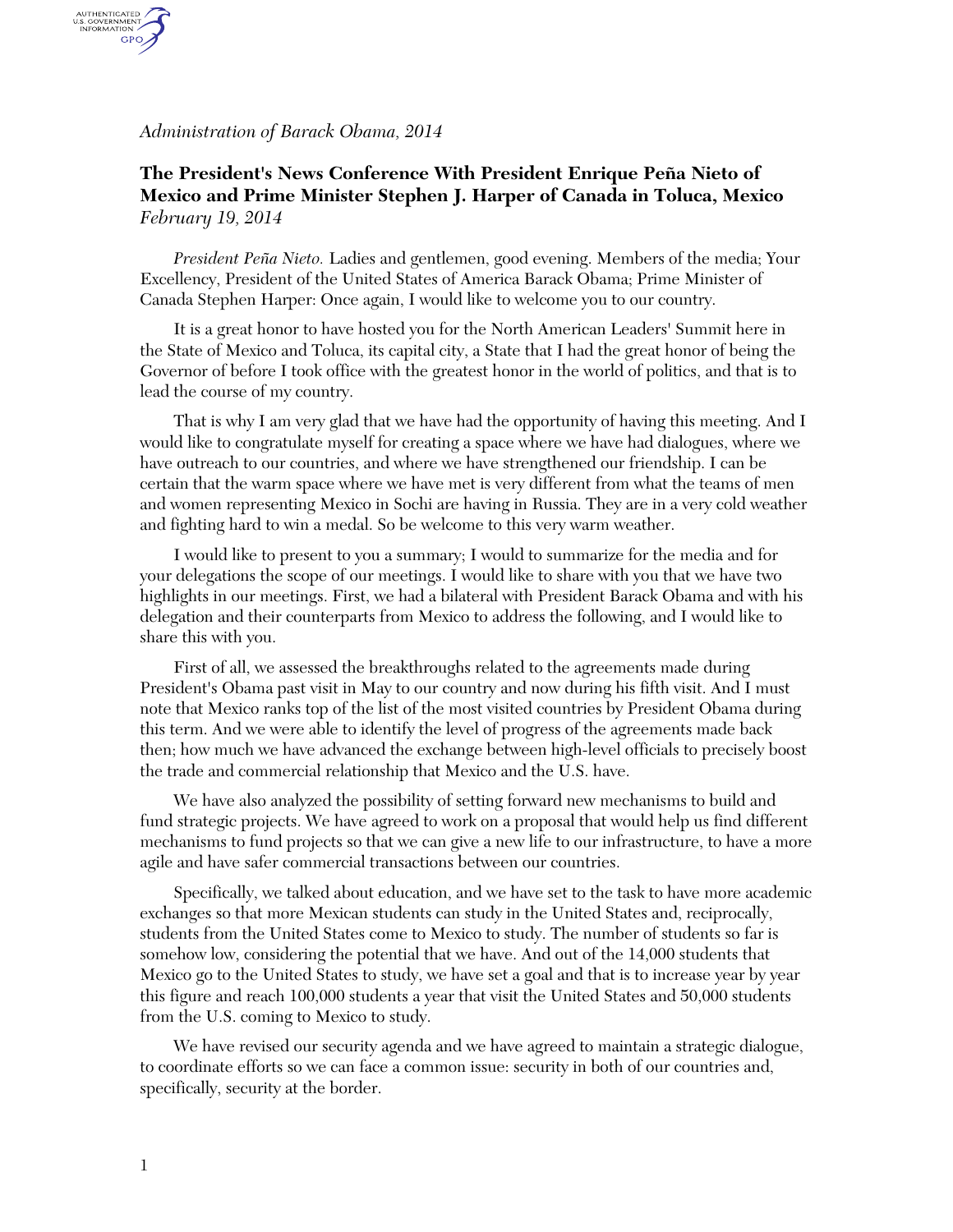On the other hand, I would like to refer to the outcome of the North American Leaders' Summit. Therefore, I would like to share with you a—highlights in terms of the agreements reached in this framework. We have worked on four main topics. The first one is to foster a shared and inclusive prosperity. We have agreed to work on a plan to boost competitiveness. We also have agreed to work on a North America transport plan, which would give us better infrastructure in our three countries to make the commerce that happens between our three nations thrive.

We also agreed to standardize and expedite all the procedures that take place at our customhouses. We have also agreed to enable the movement of individuals and, by this, have Trusted Travelers Programs. We have, each one, a program of this nature with a purpose in mind that all the travelers that are part of the Trusted Travelers registers in our countries is considered as a vetted traveler in North America.

Additionally, in terms of the second topic, we have addressed areas of opportunity. And I must insist, in terms of our binational agenda with the United States, we have added up Canada to work on a program to train professionals by increasing our academic exchanges and ensuring mobility of students between our three countries.

We have also agreed to foster sustainable development, working towards the mitigation of the effects of climate change. And in the area of sustainability, we have also agreed to work on the preservation of the Monarch butterfly. It is a landmark species in North America. This is a species present in our three countries, and we have agreed to work a task force with a presentation from our three countries to preserve the Monarch butterfly.

Then, another topic is citizen security and regional topics. We have agreed to give privilege to the exchange of information, and we have also privilege to coordinate efforts between law enforcement authorities. We will reinforce the measures aimed to fight money laundering and illicit financial flows. And for that purpose, we need to integrate our financial systems further.

We have also restated our commitment to support and cooperate with the Central America region as well as the Caribbean because they are partners in this hemisphere. We have committed to foster development, economic growth, and citizen security as well.

Basically, I have summarized the commitments made during the summit. And fourthly, we have committed, the three of us, to give follow-up to all the agreements made. We—besides making agreements, we have committed to give follow-up to each one of those agreements and we have committed to make them happen.

Finally, I would like to share with you that in order to reach our goals, we need to identify that North America is quite valuable. The free trade agreement executed 20 years ago and the intense dialogue that we have between our three countries in the North American region is very valuable, and every exchange is based on trust. And we share a very good relationship between all of us who lead our countries.

This North American Leaders' Summit has been a very good opportunity to specify what our commitments will be and what are the tasks for the future. And it has also served as a space to restate our friendship, the good relationship that we have, and the respect that we pay to each other. And we have committed to work hard to make a significant contribution, to make North America a more competitive region, I would dare to say, the most competitive region in the world. And this is a region that has a true call for prosperity. And we will work to provide better well-being to the citizens of our countries.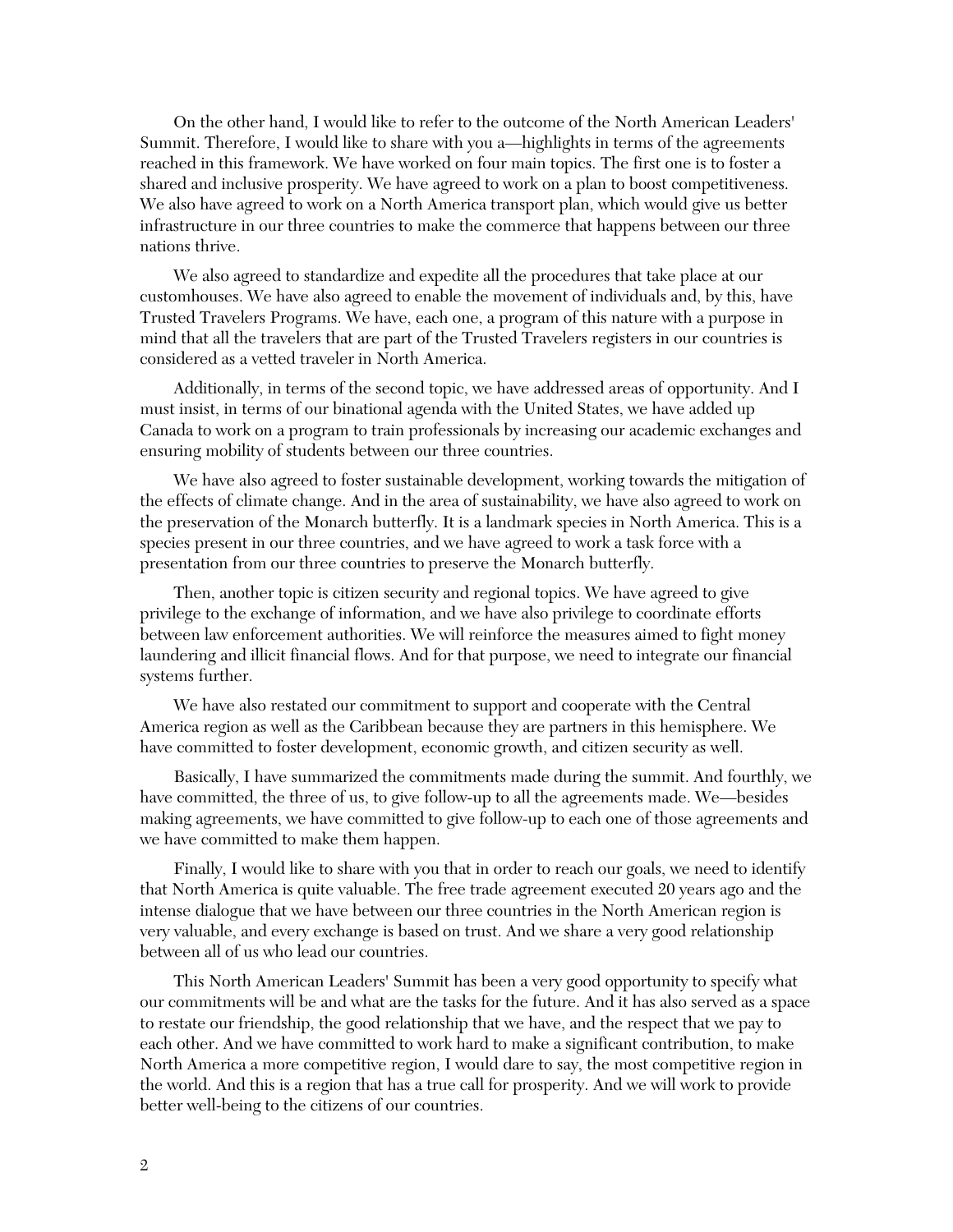We have made great strides. We create plenty of jobs due to the economic relationship that we have managed to achieve, but we want more. We want more development. We are aware of the potential that we find in North America. And I make a pledge so that the seventh summit of leaders of North America serves its purpose.

Once again, we welcome, and I would like to say that I hope you have had a very pleasant stay in Toluca, and I hope that this visit has been very fruitful. And I hope that we have been able to build an even stronger relationship.

#### Thank you.

### [*At this point, the moderator introduced President Obama*.]

*President Obama. Buenas noches.* To President Peña Nieto, to the people of Toluca and the people of Mexico, thank you so much for your extraordinary hospitality. Thank you again, Enrique, for welcoming us to your hometown and home State, which, like the beautiful surroundings tonight, reflects Mexico's proud history as well as the economic dynamism of today's Mexico.

I want to thank Presidents Peña Nieto and Prime Minister Harper for their partnership in deepening the extraordinary ties between our countries, especially the trade that supports good jobs for our people. For the United States, Canada and Mexico are two of our largest trading partners, with trade that supports millions of American jobs. Thanks in part to our efforts to boost U.S. exports, American exports to Canada and Mexico continue to grow faster than our exports to the rest of the world.

Together, our countries have strengths that give North America a tremendous competitive advantage: the skills of our workers, manufacturing that's growing, and new sources of energy. And so we have to take advantage of these competitive advantages, and we need to do it together. All of this positions us to be a powerhouse in the global economy. And that's why we're here, to make sure that we're doing everything we can to be more competitive and create more jobs: in Canada, in Mexico, and in the United States.

First, we're focused on making it easier to trade. Earlier today I signed a new Executive order to make it easier for companies that want to export and import. Instead of dealing with dozens of different Federal agencies and long paper forms, we're going to create a one-stop shop online so companies can submit all their information in one place and save themselves time and money. We're going to keep investing in infrastructure—like roads, bridges, border crossings—so our goods are getting to market faster. We've agreed to keep working to make it easier for our businesspeople and tourists to trade and travel. And we're going to step up our efforts to streamline and eliminate regulations or the redtape that can sometimes stifle trade and job creation.

We've agreed to keep working to complete negotiations on the Trans-Pacific Partnership, including strong protections for our workers and the environment, so that we can compete in the fast-growing markets of the Asia-Pacific. And because it will grow the U.S. economy and make the United States more attractive to investment and because we have to do right by our families and our values, I've reiterated that immigration reform remains one of my highest priorities.

I'm also very pleased that we've agreed to keep expanding educational partnerships, as Enrique mentioned, so our young people develop the skills they need to succeed in a global economy. And this builds on my initiative that we call 100,000 Strong in the Americas. We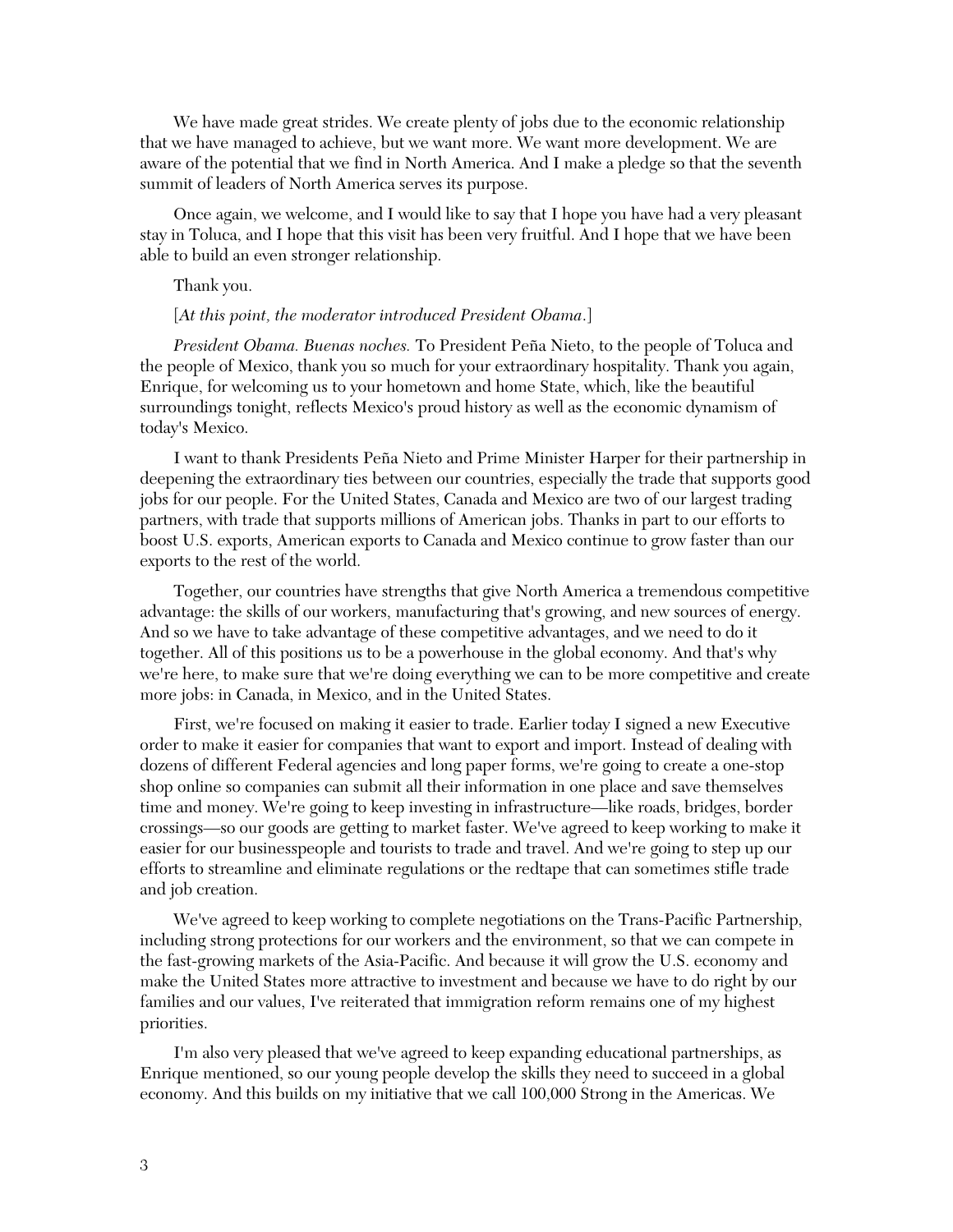want more students from the United States studying throughout the hemisphere, and we want more students from places like Mexico and Canada studying in the United States, so that they're developing familiarity and partnerships and friendships that will serve them and serve our countries well for decades to come.

Second, we continue to deepen our clean energy partnerships, which create jobs and combat climate change. Yesterday I announced that the United States will develop new fuel economy standards for heavy-duty trucks, standards that reduce carbon pollution. And today all three of our nations have agreed to work together to meet high fuel standards for these heavyduty trucks.

And more broadly, we agreed to join with our Central American and Caribbean partners on a regional energy strategy. And this builds on the commitment I made in Central America last year to help our partners across the region reduce their energy costs and become more competitive. On a global level, we agreed to keep standing together as we push for an international agreement to phase down the production and consumption of dangerous hydrofluorocarbons.

Number three, we know that realizing our full potential as individual countries and as a region means confronting the criminals and narcotraffickers who unleash so much violence on our citizens. Here in Mexico, the security forces and the Mexican people continue to make enormous sacrifices in that fight, and our three nations are united against this threat. In the United States, we continue to be committed to reduce the demand for illegal drugs, and we'll continue our unprecedented efforts to combat the southbound flow of illegal guns and cash.

And finally, given our shared commitment to democratic values and human rights, I want to take this opportunity to address the situation in Venezuela and Ukraine and the unacceptable violence in those two countries, which the United States strongly condemns.

In Venezuela, rather than trying to distract from its own failings by making up false accusations against diplomats from the United States, the Government ought to focus on addressing the legitimate grievances of the Venezuelan people. So, along with the Organization of American States, we call on the Venezuelan Government to release protestors that it's detained and engage in real dialogue. And all parties have an obligation to work together to restrain violence and restore calm.

With regard to Ukraine, along with our European partners, we will continue to engage all sides. And we continue to stress to President Yanukovych and the Ukrainian Government that they have the primary responsibility to prevent the kind of terrible violence that we've seen, to withdraw riot police, to work with the opposition to restore security and human dignity and move the country forward. And this includes progress towards a multiparty technical government that can work with the international community on a support package and adopt reforms necessary for free and fair elections next year.

Ukrainians are a proud and resilient people who have overcome extraordinary challenges in their history, and that's a pride and strength that I hope they draw on now. Meanwhile, I've urged the military in Ukraine to show restraint and to let civilians pursue the dialogue necessary for progress. We've obviously seen reports of a truce between the Government and the opposition. If the truce is implemented, it could provide space for the sides to resolve their disagreements peacefully.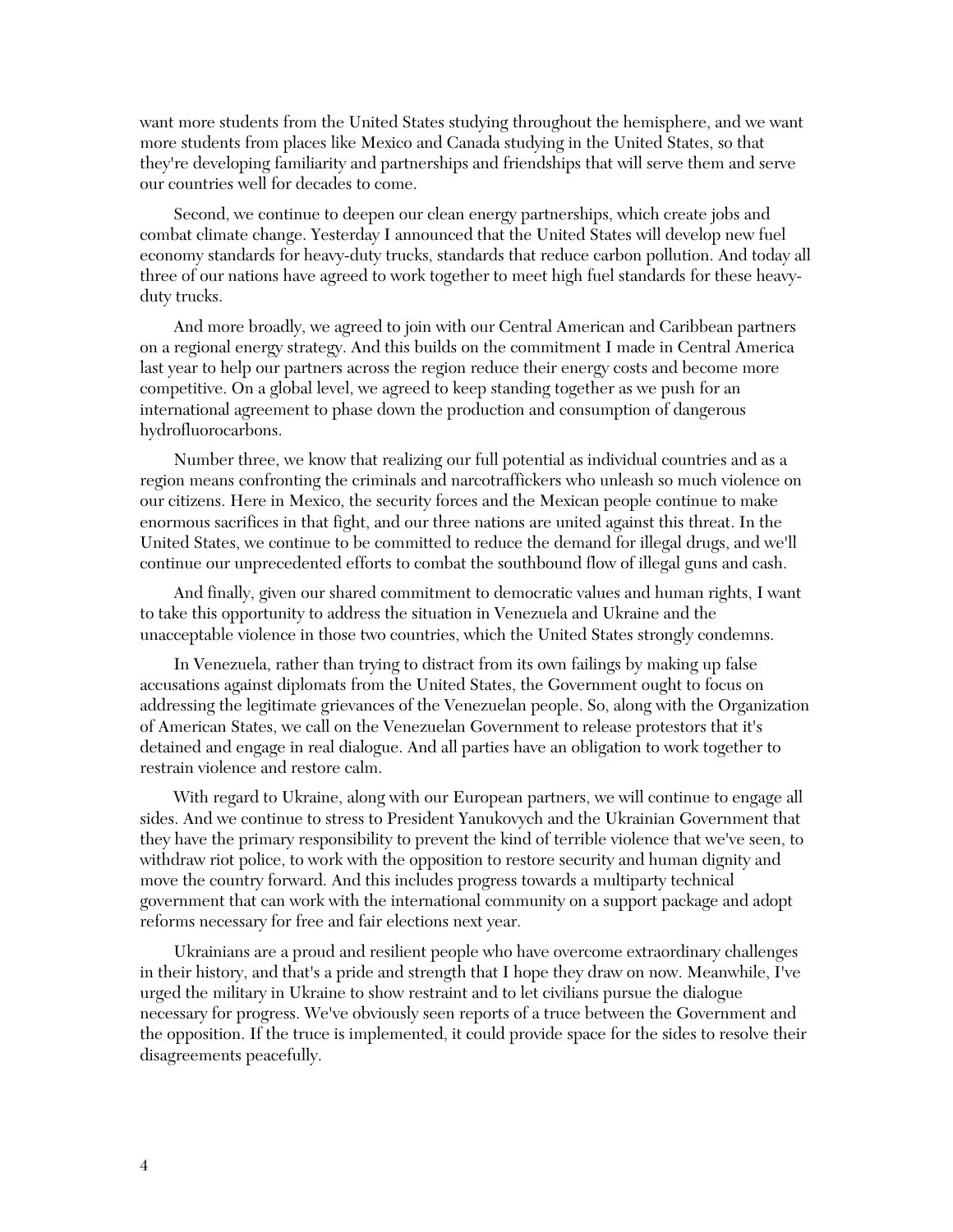And going forward, we'll continue to do whatever we can to support Ukrainians as they seek a peaceful solution and respond to the aspirations of the Ukrainian people for a strong, unified democracy that's fully integrated into the international community.

So again, I want to thank Enrique and the people of Mexico and the people of Toluca for their wonderful hospitality. If we stay focused on our shared vision of a North America that's more integrated and more competitive, then progress in each of our countries will mean more prosperity and opportunity for everyone.

So thank you very much.

[*The moderator introduced Prime Minister Harper*. *Prime Minister Harper then spoke in French, and his remarks were translated by an interpreter as follows.*]

*Prime Minister Harper.* Allow me to start out by thanking President Peña Nieto for his generous hospitality. We have had a wonderful stay in this wonderful country, in Mexico, and we are eager to come back soon.

Today I had fruitful meetings and dialogues with my commercial partners from Mexico and in regard to services, information, and also shared and fundamental values and, of course, a democratic and peaceful world.

Today we celebrate the 20th anniversary of NAFTA. As time can tell us, this treaty was successful, and it started guaranteeing prosperity from one extreme to the other of the hemisphere. The volume of exchanges has—is fourfold now and is over \$30 billion. And we have now seen exponential growth and can hope for exponential growth in years to go.

We are in agreement to say that we can still grow the success of NAFTA, to implement new ways, for instance, in regard to the Trans-Pacific alliance. And so these negotiations should be for the best. The—we need to create employments. This is the key to revitalize the economy and to foster prosperity not only for the Canadian populations for—but for our populations at large.

That's why our government will keep on working and expanding the free trade and commerce with his main partners in North America, as well as with Asia-Pacific regions and in—the world wide, since we want to have access on the other side of the Atlantic, since we have subscribed the free exchange agreement with Europe.

Today President Obama, President Peña Nieto, and myself have discussed and have delved into many topics, especially the state of the world economy at a local, regional level, and competiveness, North American competitiveness. We are truly enthusiastic to collaborate, with this idea of collaborating together. We shall keep on working together with my homologues [counterparts]<sup>[\\*](#page-5-0)</sup> and to make and to take a profit of all the occasions for the well-being of our populations. And we will host the forthcoming population of the summit in Canada.

And I would like to add a word in regard to the situation in Ukraine. We—there's been a truce, but we—it is essential that we take action. And at the end of the day, the Ukrainian Government has to be held responsible for settling this situation. The Ukrainian Government took actions, actions that were not only unpopular, but actions that put at risk nature and the aspirations of Ukrainians of becoming an independent nation.

[*Prime Minister Harper repeated his remarks in English as follows.*]

 $\overline{a}$ 

<sup>\*</sup> White House correction.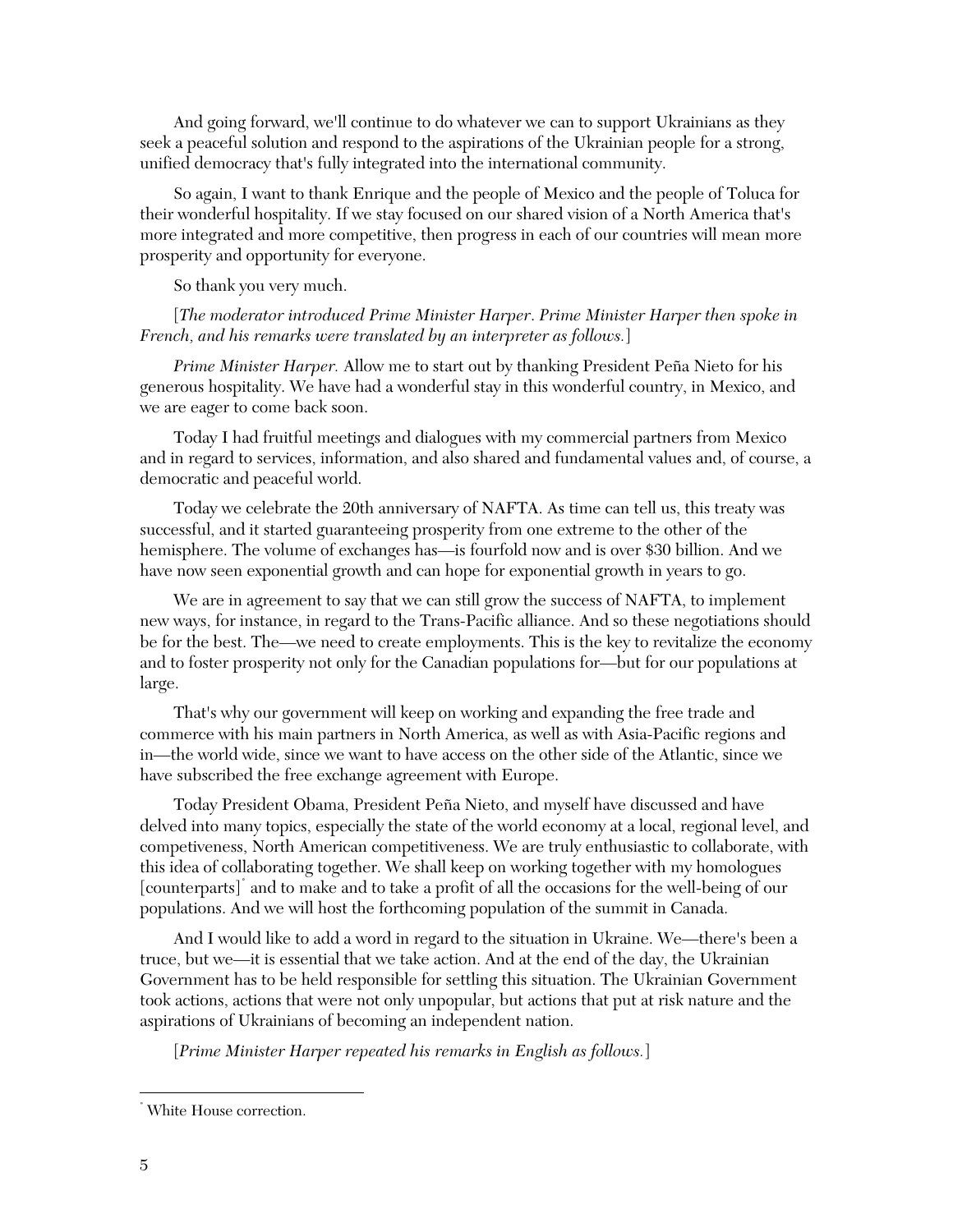My sincere thanks to President Peña Nieto and the Mexican people for their generous hospitality. We've had a wonderful time here in beautiful Mexico, and I look forward to returning again soon.

Today we had productive meetings with Canada's closest friends and trading partners, partners with whom we share goods, services, and information, and also fundamental values and a vision for a democratic and peaceful world.

This year we mark the 20th anniversary of the North American Free Trade Agreement. And as only time can reveal, the agreement—statistics alone—has been an overwhelming—has been overwhelmingly successful and is responsible for creating prosperity from the bottom to the top of the continent. There has been a fourfold growth in trilateral trade over the last 20 years that now exceeds a trillion dollars. And it is estimated that the NAFTA marketplace will continue to expand exponentially in the decades to come.

We all agree that there is enormous potential to build on the success of NAFTA in new ways, for example, most notably through the Trans-Pacific Partnership. We're therefore focused on bringing those negotiations to a successful conclusion.

Developing trade is one of the keys to job creation. It is a key to economic vitality, and it is a key to long-term prosperity not just for the Canadian people, but for all of our peoples. That's why our government will continue to work to expand trade with our two core trading partners in North America, in the Asia-Pacific region more generally, and around the world, just as we did last year, when we expanded our access across the Atlantic through the conclusion of the Canada-European Union Comprehensive Economic and Trade Agreement.

In our meetings today, Presidents Peña Nieto, Obama, and I discussed a range of topics as have already been detailed by my colleagues, including the state of the global economy, international regional security, and North American competitiveness. We share a genuine enthusiasm for closer collaboration.

The Presidents and I will continue to work together to address the challenges of the 21st century and to seize the many promising opportunities that the future holds for our peoples. And I do look forward to hosting the next North American Leaders' Summit in Canada.

And I'd also just like to conclude with a word on the situation in Ukraine. We obviously are encouraged to hear the news of a truce. While this is good news, this kind of news, these kinds of words are only meaningful if they are put into action. And ultimately, it is the regime that is responsible for resolving the current situation. It is the regime that created this situation, not by taking decisions that were merely unpopular, but by undertaking decisions that went against the very nature and aspirations of Ukraine as an independent state. And for that reason, we hold the Government responsible and urge them to take all the steps necessary to resolve the situation and to put Ukraine back on the democratic and Euro-Atlantic path that the Ukrainian people desire.

*Moderator.* We will have a round of questions. Jason McDonald will introduce the Canadian journalist asking the question.

*Jason McDonald, Director of Communications, Office of the Prime Minister of Canada.* Omar Sachedina from CTV News.

<span id="page-5-0"></span>*Keystone XL Pipeline Project/Climate Change*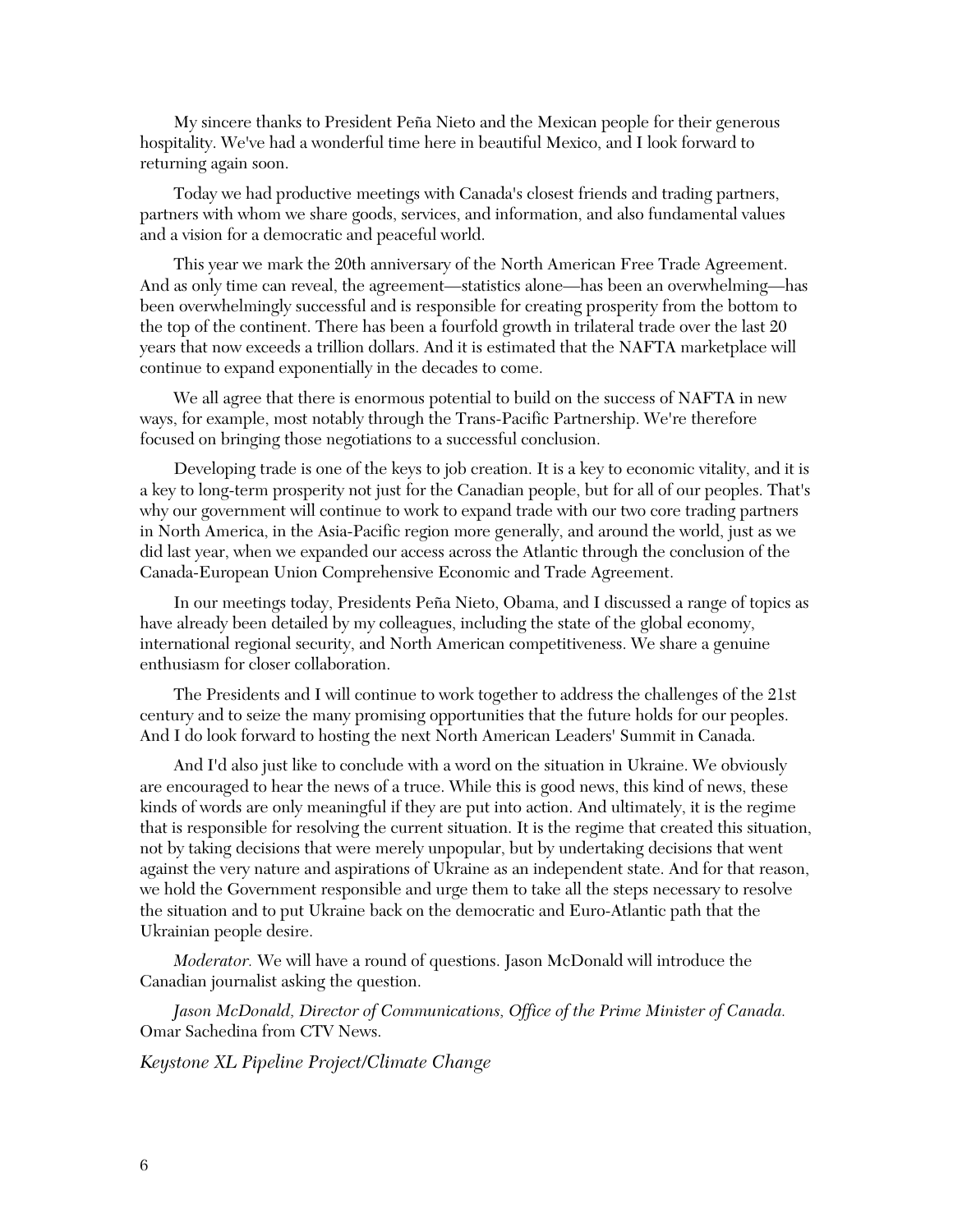*Q.* Mr. President, good evening to you. Canada has offered to work with the United States on joint rules to reduce greenhouse gas emissions in the oil and gas sector. You've said the Keystone XL pipeline won't be approved if it significantly worsens climate change. The State Department report has concluded that Keystone will not have a significant effect on climate change. So my question to you is, what more needs to be done on both sides of the border for this project to go ahead?

And, Prime Minister, I'd love for you to be able to weigh on this as well. *Et en français aussi, s'il vous plaît.*

*President Obama.* Well, as I've stated previously, there is a process that has been gone through, and I know it's been extensive and at times, I'm sure Stephen feels, a little too laborious. But these are how we make these decisions about something that could potentially have significant impact on America's national economy and our national interest.

So the State Department has gone through its review. There is now a comment period in which other agencies weigh in. That will be evaluated by Secretary of State Kerry, and we'll make a decision at that point.

In the meantime, Stephen and I, during a break after lunch, discussed a shared interest in working together around dealing with greenhouse gas emissions. And this is something that we have to deal with. I said previously that how Keystone impacted greenhouse gas emissions would affect our decision, but frankly, it has to affect all of our decisions at this stage, because the science is irrefutable. We're already seeing severe weather patterns increase. That has consequences for our businesses, for our jobs, for our families, for safety and security. It has the potential of displacing people in ways that we cannot currently fully anticipate and will be extraordinarily costly.

So I welcome the work that we can do together with Canada. One of the wonderful things about North America is, we have this amazing bounty of traditional fossil fuels, and we also have extraordinary businesses that are able to extract them in very efficient ways. And that's something that we should welcome because it helps to promote economic growth. But we only have one planet, and so I believe that ultimately, we can both promote economic development and growth, recognizing that we're not going to immediately transition off of fossil fuels, but that we do have to point to the future and show leadership so that other countries who will be the main emitters fairly soon—China, India, other emerging markets—so that they can look at what we're doing and we have leverage over them in terms of them improving their practices as well.

So this will be a joint effort. I'm very eager to consult with Stephen around those issues. And Keystone will proceed along the path that's already been set forth.

*Prime Minister Harper.* Let me just say a couple of things. First of all, obviously, President Obama and I had an exchange on this. My views in favor of the project are very well known. His views on the process are also equally well known. And we had that discussion and will continue on that discussion.

I would just say two things about the process. First, on the issue of climate change, which is a shared concern, Canada and the United States have similar targets at the international level. We already cooperate on several—in several sectors in terms of emissions reductions. But in terms of climate change, I think the State Department report already was pretty definitive on that particular issue.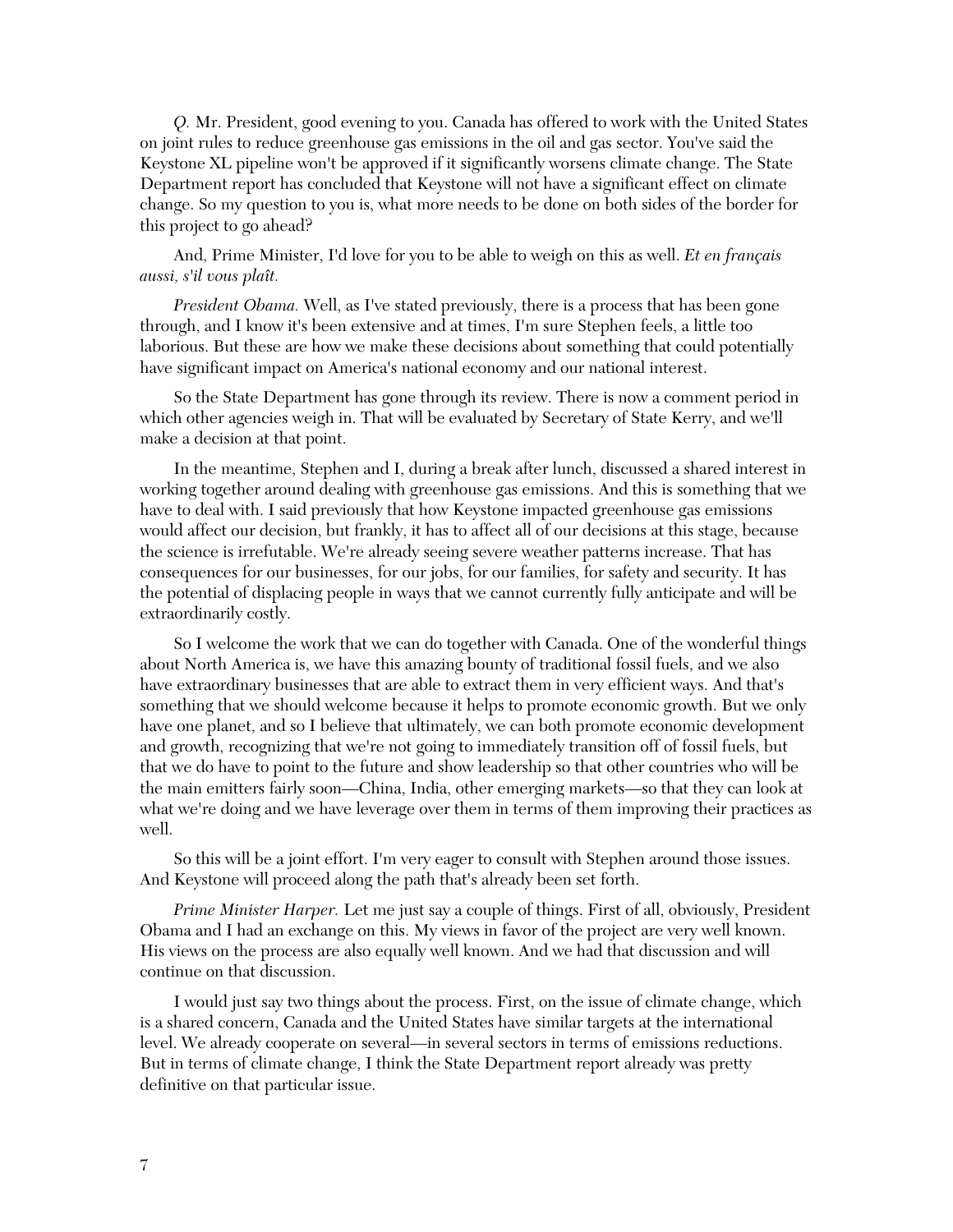The other thing I'd just draw attention to, just because I think it's useful to point out the benefits to Canada, is the reform that we have done in—of environmental review and assessments of projects in Canada. As you know, a couple years ago, we moved to reform our system so that we have a single review wherever possible—a single review, a multidimensional review—that happens over a fixed timeline. And I think that is a process that is tremendously useful in giving investors greater certainty in terms of the kind of plans they may have in the Canadian economy.

[*Prime Minister Harper spoke in French, and his remarks were translated by an interpreter as follows.*]

And now I shall repeat my question—I shall repeat my comments in French.

We—President Obama has put the cornerstone, and I can only echo on the American process that President Obama has proposed. We already had a conversation in this regard. I'd like to add two comments in regard to this process. First, in regard to climate change, we do share these concerns not only in the United States, but worldwide. We are already collaborating in many sectors to abate the green gas effect emissions.

And at the same time, we have—we understand that the State Department conclusions are quite correct. And we wish to push forward the investments throughout North America. So we have established reviewal system for our peers in a determined and precise timeline. And this gives much better results for our investors.

*Moderator*. To—[*inaudible*]—from the White House will introduce the American journalist asking the question*.*]

*White House Press Secretary James F. "Jay" Carney.* From the traveling U.S. press, goes to Jim Kuhnhenn of the Associated Press.

*U.S. Trade Policy/Trans-Pacific Partnership/Syria/Ukraine/Russia-U.S. Relations/President Vladimir Vladimirovich Putin of Russia* 

*Q. Señor Presidente, muchas gracias. Ha sido un placer. Señor Presidente*, Prime Minister, about trade, do you worry that longstanding opposition to trade deals in the U.S. from both the President's party and some Republicans pose a threat to the Trans-Pacific Partnership? And do you—in your mind, is it essential that Congress approve it or at least give the President fasttrack authority this year, or can it wait until after the U.S. elections in November?

Mr. President, if you'd like to chime in on that as well. You mentioned parochial interests today; I'd be interested in how you intend to bring your Democrats along. But I had a question for you on something else that you raised.

*President Obama.* How many questions do you got, Jim?

*Q.* Just one, sir.

*President Obama.* Okay. [*Laughter*] Because you know I've got to ask—answer that one too, right? That was a pretty slick move. [*Laughter*]

*Q.* The common denominator in the strife in Ukraine and Syria is the support that those two governments get from Russia, and I'm wondering, sir, if you believe that President Putin bears some responsibility for the intransigence of those two regimes. And to some degree, has this gone beyond just those two countries, and has it become a tug of war between two world powers?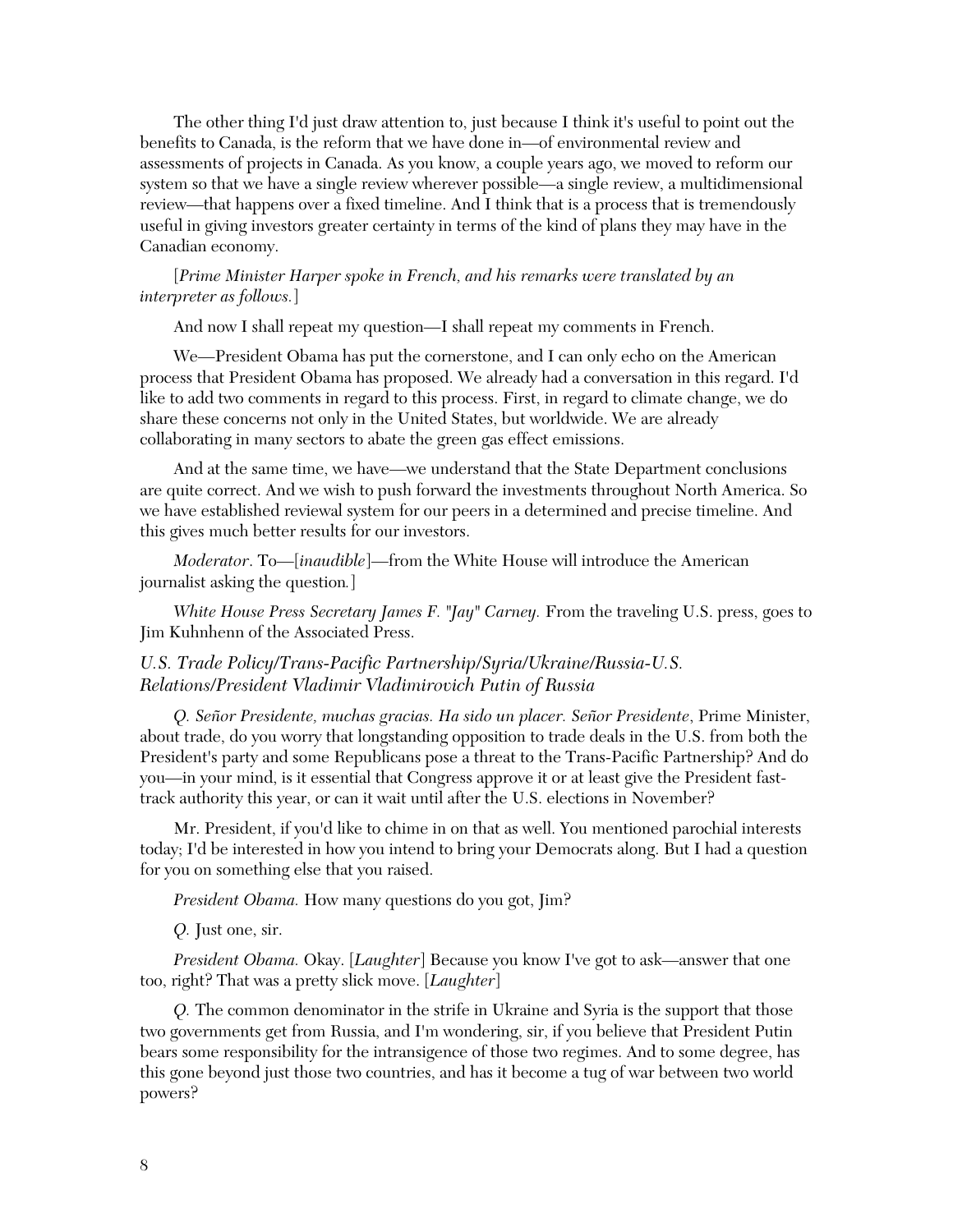*President Obama.* Let me answer very briefly on the trade issue. It's not accurate, Jim, to say that my party opposes this trade deal. There are elements in my party that opposes this trade deal, there are elements in my party that opposed the South Korea free trade agreement, the Colombia free trade agreement, and the Panama free trade agreement, all of which we passed with Democratic votes.

So what I've said to President Peña Nieto and Prime Minister Harper is, we'll get this passed if it's a good agreement. And the key at this point is to make sure that our countries, which hold ourselves up as champions of free trade, resolve our legitimate national interests in these negotiations so that we can present a united front against a number of the other participants in the TPP negotiations who don't have as much of a tradition of free trade. And that is to our advantage, precisely because North America has this amazing competitive advantage and we are already relatively open markets.

And part of our goal here is to make sure that the Asia-Pacific region—which is growing faster than anyplace else in the world, has a larger population than anyplace else in the world that they have a model of trade that is free and fair and open and allows our businesses to compete and allows our workers to make goods and deliver services that those markets are purchasing. And we can only do that if we raise the bar in terms of what our trade models look like.

And I've said this to some of my own constituents who are opposed to trade: that those who are concerned about losing jobs or outsourcing need to understand, some of the old agreements put us at a disadvantage. That's exactly why we've got to have stronger agreements that protect our intellectual property, that open up markets to our agricultural products, that make sure that when it comes to government procurement or sovereign wealth funds in these other countries, that they're not taking advantage of our businesses and preventing us from competing there. That's exactly why we've got to get this done. And I'm very appreciative of the shared vision and commitment that Prime Minister Harper and President Enrique Peña Nieto have on this issue.

Now, with respect to Syria and the Ukraine, I do think it is worth noting that you have in this situation one country that has clearly been a client state of Russia, another whose Government is currently—been supported by Russia, where the people obviously have a very different view and vision for their country. And we've now seen a great deal of turmoil there that arose organically from within those countries.

I don't think there's a competition between the United States and Russia. I think this is an expression of the hopes and aspirations of people inside of Syria and people inside of the Ukraine who recognize that basic freedoms—freedom of speech, freedom of assembly, fair and free elections, the ability to run a business without paying a bribe, to not be discriminated against because of your religion or your beliefs—that those are fundamental rights that everybody wants to enjoy.

Now, Mr. Putin has a different view on many of those issues, and I don't think that there's any secret on that. And our approach as the United States is not to see these as some Cold War chessboard in which we're in competition with Russia. Our goal is to make sure that the people of Ukraine are able to make decisions for themselves about their future, that the people of Syria are able to make decisions without having bombs going off and killing women and children, or chemical weapons, or towns being starved because a despot wants to cling to power.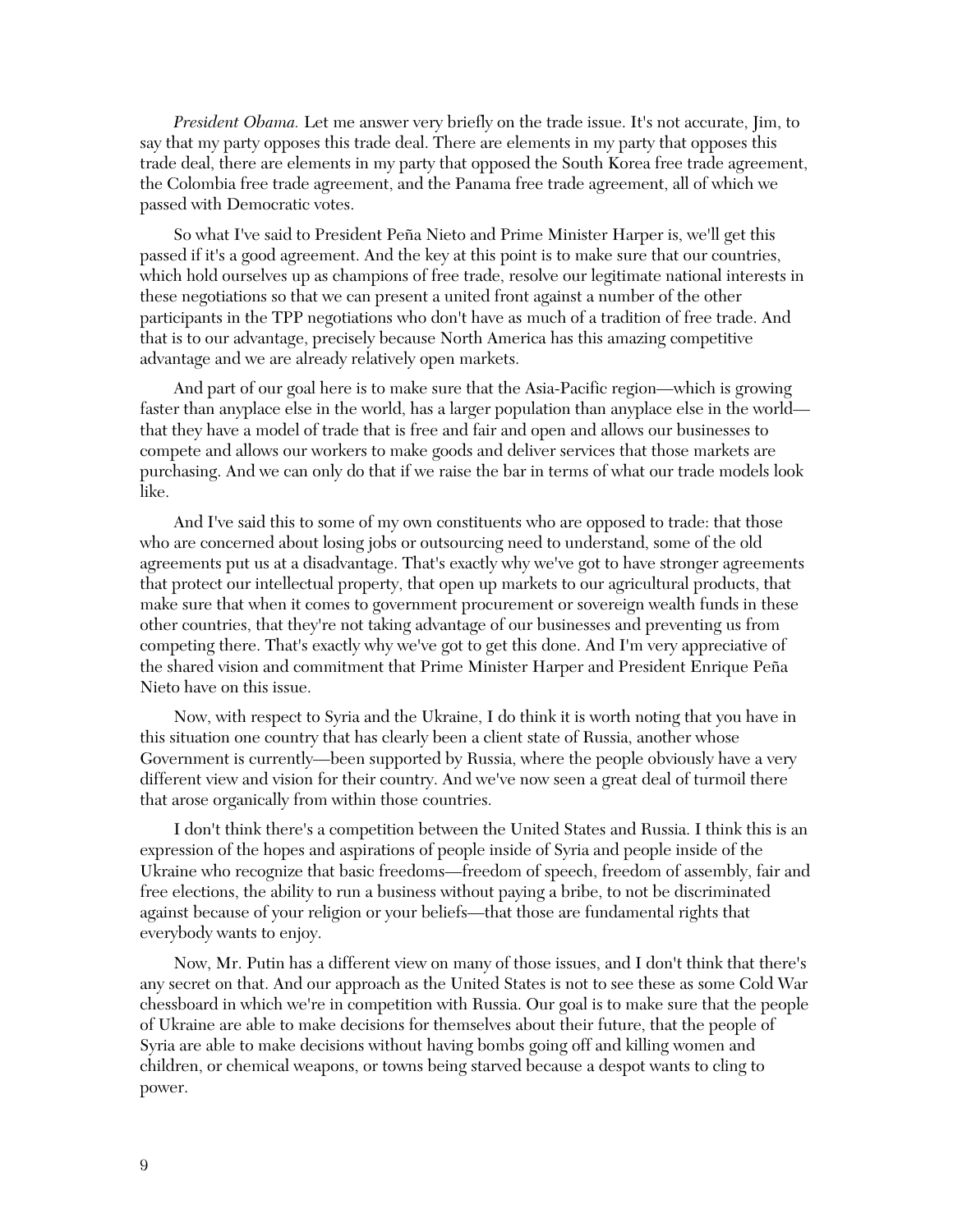Those express our values and our national interests, and we will continue to express those national interests. There are times, I hope, where Russia will recognize that over the long term they should be on board with those values and interests as well. Right now there are times where we have strong disagreements. And when I speak to Mr. Putin, I'm very candid about those disagreements, even as we will continue to pursue cooperation with Russia on areas where we have shared concerns.

But I want to emphasize this: The situation that happened in Ukraine has to do with whether or not the people of Ukraine can determine their own destiny. And my Government and Vice President Biden, and I personally, have expressed to President Yanukovych the need for him to recognize the spirit of the Ukrainian people and work with that, as opposed to trying to repress it. And so we'll continue to stand on the side of the people.

My hope is, at this point, that a truce may hold, but Stephen's exactly right. Ultimately, the Government is responsible for making sure that we shift towards some sort of unity government, even if it's temporary, that allows us to move to fair and free elections so that the will of the Ukrainian people can be rightly expressed without the kinds of chaos we've seen on the streets and without the bloodshed that all of us, I think, strongly condemn.

*Prime Minister Harper.* I'll just—on the issue of the Trans-Pacific Partnership, as I said, we are wanting to see and committed to seeing a good, comprehensive Trans-Pacific Partnership trade agreement. I think it's in all of our interests for the reasons that have already been laid out. That said, the Government of Canada's position is always clear in these matters that we will only come to an agreement when we are convinced the agreement is in the best interest of Canada. And we will stay at the table as long as it takes to get to that particular situation.

And I think we have the track record to prove it. Our Government, the current Government of Canada, has signed more trade agreements than all previous Canadian governments combined. What I would say is this—I'm not going to comment on the process in Congress. What I would say is this: The reason I said what I said about working until we get an agreement that is in the interest of Canada is we will have to have an agreement that can be sold to the Canadian Parliament and ultimately to the Canadian people. And that's what we're aiming for.

## [*Prime Minister Harper spoke in French, and his remarks were translated by an interpreter as follows.*]

I repeat: In regard to the Trans-Pacific agreement—alliance and in regard to our relations with the Asia-Pacific region, we have our own perspective. And we will negotiate up to the point where we will have an agreement on the table. And we need to show that our administration has subscribed more agreements than any other previous administrations. And so for the Canadian Government, it is essential to note that we can submit these proposals to the Canadian Parliament and of the line—[*inaudible*].

*President Peña Nieto.* The Mexican stand has been very clear, and specifically, our take on the TPP, we have always stated it: It is of the interest of Mexico. We have been part of the negotiation rounds to eventually reach an agreement of this important opportunity that the TPP offers. We can expand the potential of North America into the Asia-Pacific region. Mexico would do its best for the sake of Mexico to be on the side of the solution, overcome disagreements and eventual roadblocks that the negotiation rounds present. And we hope that it is this spirit that we reach the agreement.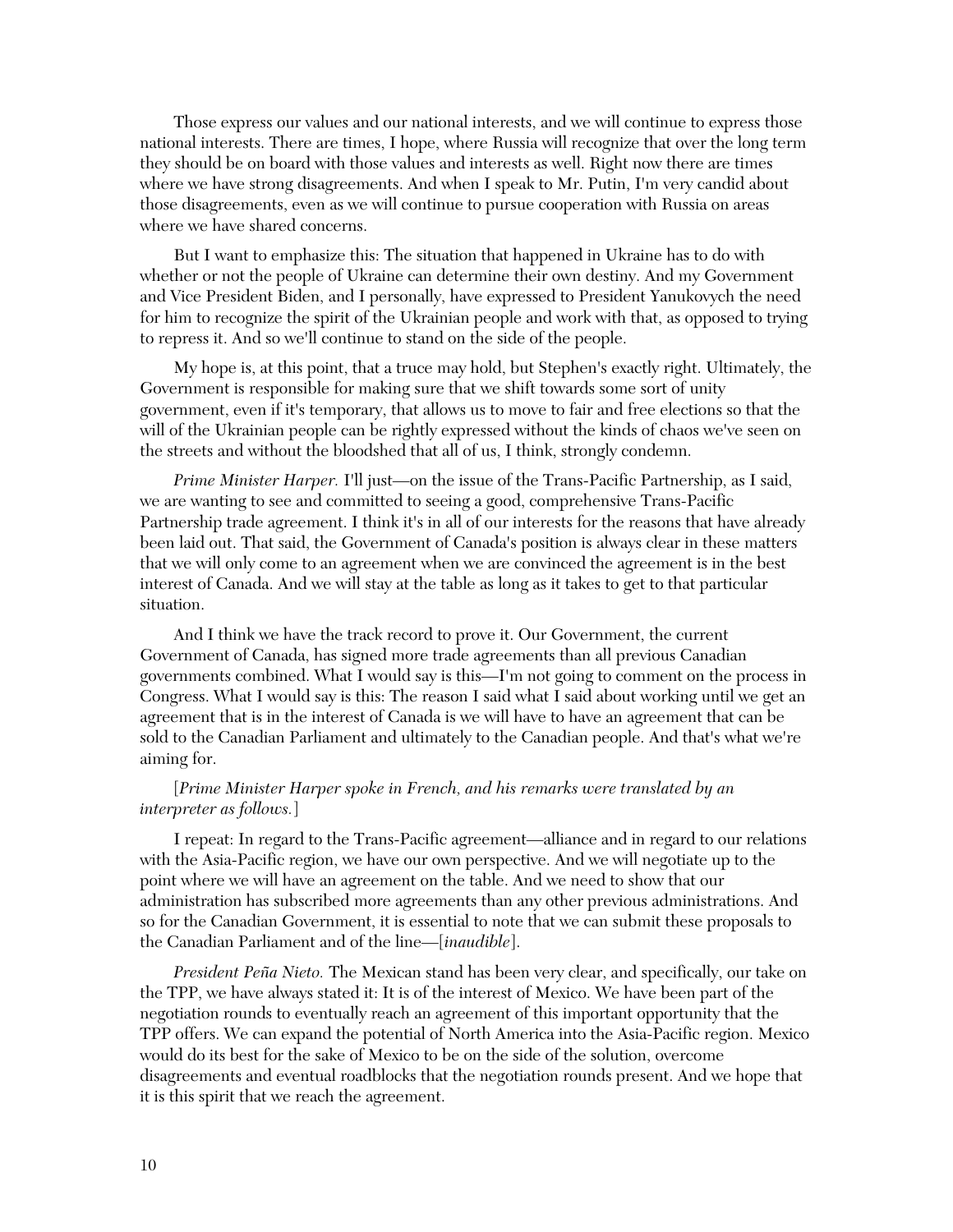Mexico has made a commitment and has shown political will to be part of the Trans-Pacific Partnership. We hope that the deal happens. That is the Mexican stand, and we will work to the best of our ability to reach this goal.

Now, on behalf of Mexico, Miguel Reyes Razo, from the Mexican Editorial Organization, will ask a question.

### *Mexican Economic Development/Mexico-U.S. Trade Relations*

*Q.* Good evening, everyone. By virtue of the fact that we celebrate the 20th anniversary of the efforts made by Mexico, the United States, and Canada, we have NAFTA for 20 years. I would like to ask Enrique Peña Nieto, the President of my country, what is the outlook of the northern part of this continent in terms of development? And at the same time, Mr. President Peña Nieto, I would like to know, what are the challenges? What are the challenges for the development that we have hoped for, that we are expecting?

And I would like to ask the President of the United States of America, Mr. Obama, and Mr. Harper, Prime Minister of Canada, what is the engagement that we should expect from you? What is your actual commitment to make this region, North America, thrive in economical terms? Now, we have 13½ months of your administration, Mr. Enrique Peña Nieto. And you, Canada and the United States, partners and neighbors of this country, what is your take? What is your take on this 13 months and a half of the Mexican President? Thank you very much for your reply.

*President Peña Nieto.* Mr. Miguel, I believe that we have been very candid in terms of the huge strength that we see in North America after 20 years of the free trade agreement. Our trade has been able to thrive. We have more commercial exchanges. We have more investment in the region.

And today, we have integrated added value chains between our three countries. That means that we are adding value to products that are offered in this great market. We are fully aware of the economic growth since, so far, we are fully aware of the creation of jobs in North America. That is why we have committed in this summit to take on actions that would help us strengthen our economic ties even further. We have committed to enable trade, to have better infrastructure, to have safer exchanges, and to make our trade be easier. So these are the agreements that we have made today.

And we have also acknowledged the enormous potential. And the future that we see in the horizon would be based on the strengths that we have built upon over the course of the last 20 years. And let us acknowledge that we are three countries that we are like minded in terms of our values. We are three democratic countries. We are three countries who believe in free trade. And our countries have found in this instrument a space to create jobs and to have more development in our nations.

*President Obama.* Well, as we've said, I think, throughout our meetings today, America's success, Mexico's success, Canadian success are all bound together. I think that if you just look at the facts, Mexico has made enormous strides over the last several decades. And in part, that is because we've seen a greater integration of Mexico in the world economy. I think the United States and Canada have played constructive roles in that. Our ability to trade and engage in commerce with Mexico obviously has created jobs and opportunities in our country as well. And so it's been a mutually beneficial partnership, based on self-interest, but also, as Enrique said, based on common values.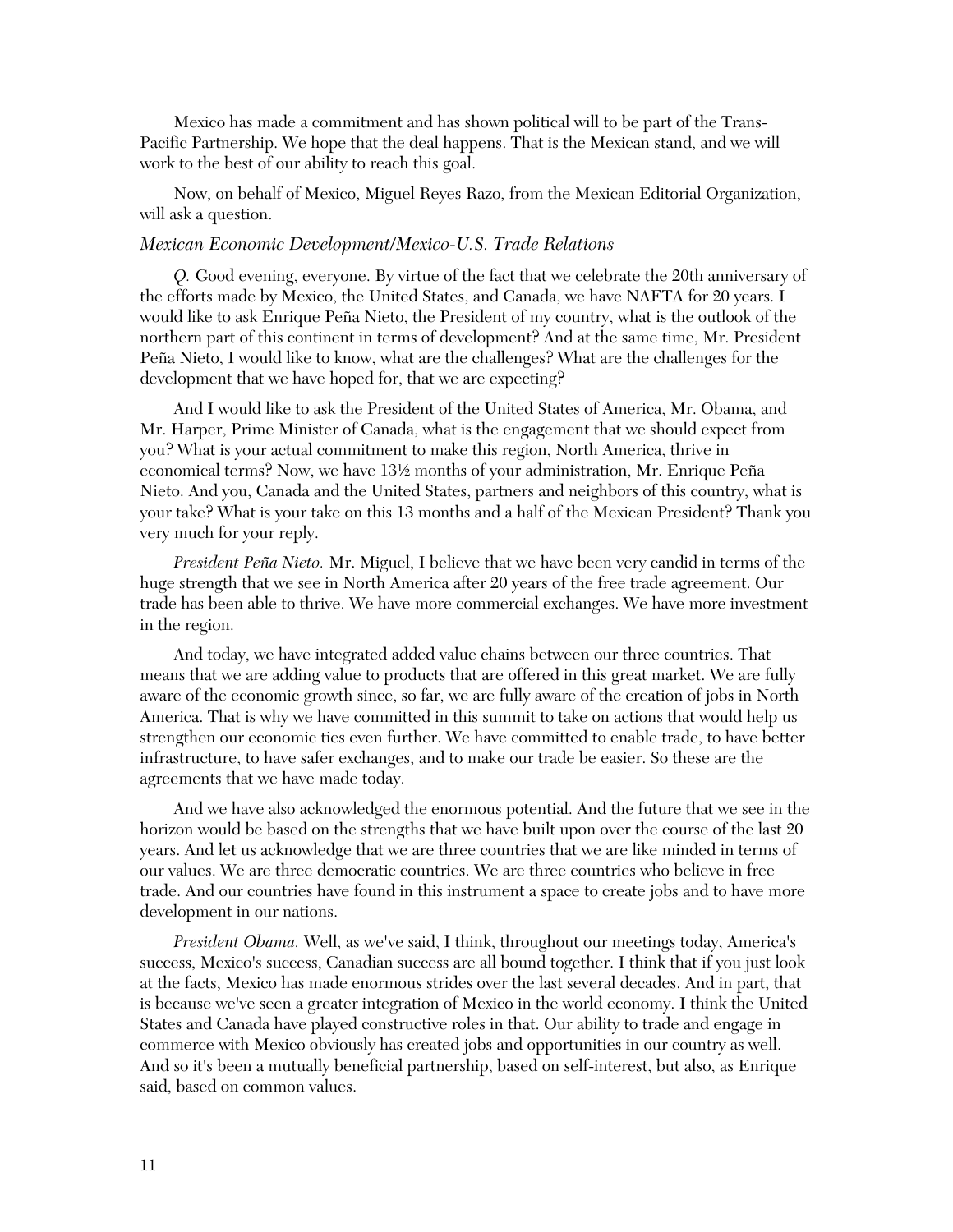I think we've seen a consolidation of democracy here in Mexico, and I think the kinds of reforms that Enrique has initiated over the last 13 months are ones that will put Mexico in an even stronger competitive footing in the world economy in the years to come.

And I recognize there are still implementation issues that will be involved and there will be a healthy debate here in Mexico, but I'm confident, given the talent of the Mexican people, given the resources of the Mexican people, given the growing capacity of Mexican businesses, and given the fact that we, as a North American entity, constitutes a huge trading bloc and economic powerhouse around the world, that we should anticipate Mexico's growth to continue, standards of living to continue, jobs and opportunities to continue. And that's what we hope for all our countries.

I'm confident that the partnership that we've developed is good for the United States, creates jobs in the United States, helps businesses in the United States. And if we continue to cooperate and try to reduce some of the barriers that have in the past slowed down our commercial exchanges, as well as educational exchanges and scientific exchanges, then we're going to be successful.

### [*Prime Minister Harper spoke in French, and his remarks were translated by an interpreter as follows.*]

*Prime Minister Harper.* Allow me, this is our perspective. While Canada has seen great success, but the development of Mexico throughout this time period that is 20 years has been unbelievable: socially, economically, politically. And Mexico is becoming a world power. And we see this accelerating process with the support of President Peña Nieto.

We—you have made comments on the challenges to meet. I think that the greatest one is the need to keep on increasing the flow of goods and services and information across our borders at a time where risks and threats to security are also increased across the borders. And that will be the greatest challenge to meet.

### [*Prime Minister Harper repeated his remarks in English as follows.*]

Look, I think the NAFTA relationship, as I've said before, has been tremendously successful for all of us. But I think, looking back 20 years, the development of Mexico on all levels—economic, social, and political—over the period has been incredible. It's a process that is accelerating under President Peña Nieto's very bold vision for the future, and Mexico is increasingly becoming a global economic player.

You asked about challenges. I think the biggest single challenge is in an era where we are seeing and need to see even greater movement of goods, services, people, investments, information flows across our borders, that at the same time, the risks and the threats to security across those borders continue to rise. So the big challenge will be how we continue to grow that human and trade flow, while at the same time minimizing the risks.

*Moderator.* President Peña Nieto, would you like to take the floor so you can officially close this meeting?

*President Peña Nieto.* Yes, I will. Thank you very much.

Once again, I would like to congratulate myself for this summit. We have built a climate that is based on trust, respect, and we have worked towards a relationship that it's very clear in terms of the responsibilities of each one of the heads of state. And I am certain that this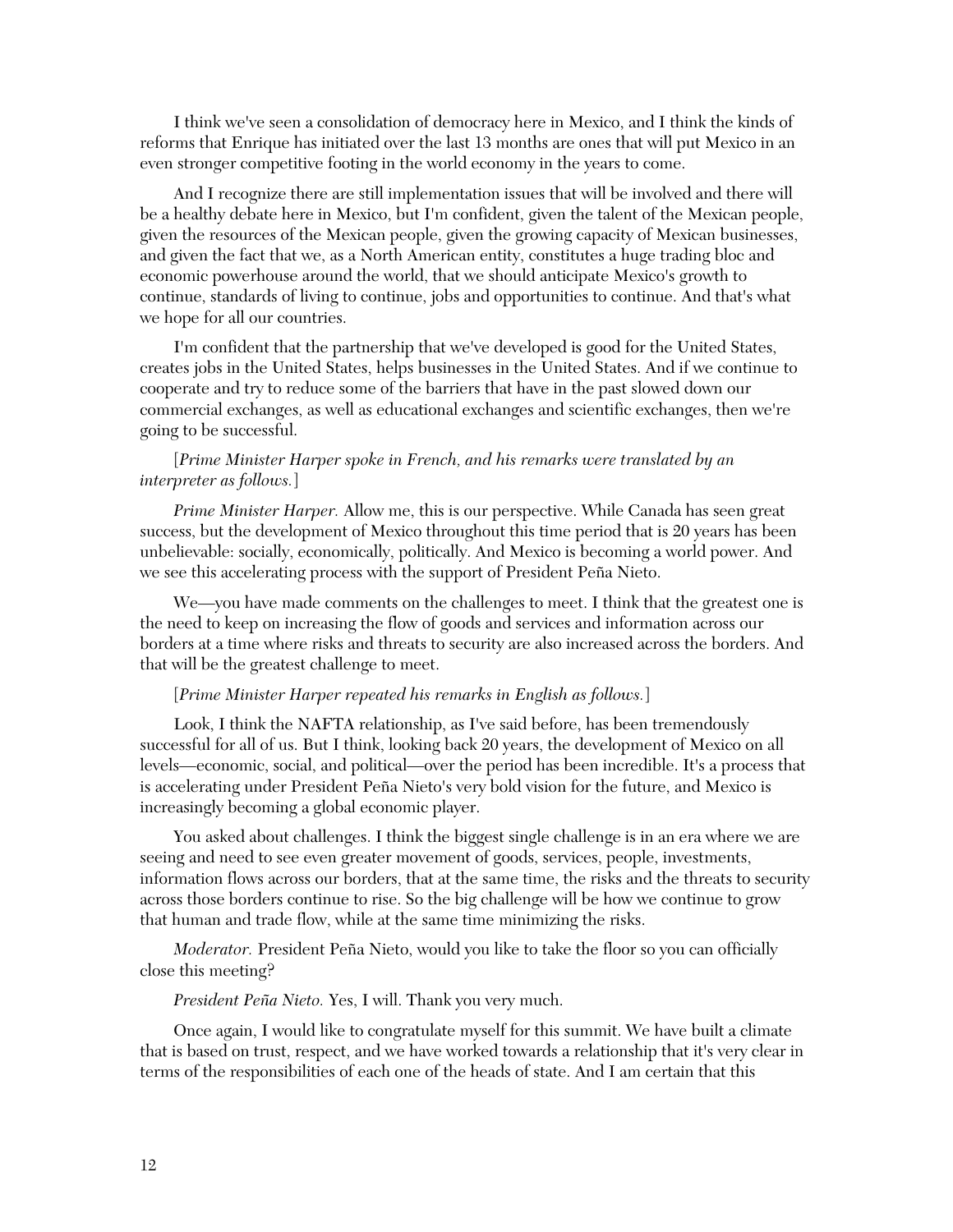relationship will result in a greater integration, a stronger friendship, and whatever we do for the sake of North America will benefit our peoples.

I would like to bear a testimony of how grateful I am towards the authorities of the State, the Governor of the State of Mexico, Eruviel Ávila. I'd like to thank you for enabling the summit to take place here. I would like to thank the Chief Justice of the State of Mexico. They provided us with their facilities.

And I would like to thank the inhabitants of the capital city of the State of Mexico, Toluca, for their hospitality. I thank them. And I'd like to thank all of them for the inconveniences in all the preparation work and all the security operations needed for this summit. I'm very grateful towards them. And I'm very grateful for the hospitality given to the President of the United States, Barack Obama, and the Prime Minister of Canada, Stephen Harper.

Thank you very much, and have a safe trip home. Thank you very much.

NOTE: The President's news conference began at 7:25 p.m. in the Patio Central at the Palacio de Gobierno of the State of Mexico. In his remarks, President Obama referred to President Bashar al-Asad of Syria. He also referred to Executive Order 13659. President Peña Nieto referred to Baruch F. Delgado Carbajal, president, Supreme Court of the State of Mexico. President Peña Nieto, the moderator, and some reporters spoke in Spanish, and their remarks were translated by an interpreter.

*Categories:* Interviews With the News Media : Joint news conferences :: Mexico, President Peña Nieto; Interviews With the News Media : Joint news conferences :: Canada, Prime Minister Harper*.*

*Locations:* Toluca, Mexico.

*Names:* Asad, Bashar al-; Biden, Joseph R.; Harper, Stephen J.; Kerry, John F.; Peña Nieto, Enrique; Putin, Vladimir Vladimirovich; Yanukovych, Viktor; Yanukovych, Viktor *.*

*Subjects:* Business and industry : Intellectual property law, strengthening efforts; Canada : Prime Minister; Canada : Student exchanges with U.S.; Canada : Trade with U.S.; Commerce, international : Free and fair trade; Commerce, international : U.S. exports :: Expansion; Commerce, international : U.S. exports :: Export control reforms; Drug abuse and trafficking : Interdiction efforts; Education : Foreign exchange programs; Energy : Developing countries, energy sources; Energy : Fuel efficiency standards, strengthening efforts; Energy : Oil and gas industry :: Keystone XL Pipeline project; Environment : Carbon emissions; Environment : Climate change ; Immigration and naturalization : Reform; Law enforcement and crime : Illegal arms trade, reduction efforts; Law enforcement and crime : Transnational criminal organizations; Mexico : Counternarcotics efforts, cooperation with U.S.; Mexico : Economic growth and development; Mexico : Political reform efforts; Mexico : President; Mexico : President Obama's visit; Mexico : Relations with U.S.; Mexico : Student exchanges with U.S.; Mexico : Trade with U.S.; North American Leaders' Summit; Russia : President; Russia : Relations with U.S.; State, Department of : Secretary; Syria : Democracy efforts; Syria : President; Syria : Russia, role; Trans-Pacific Partnership (TPP); Transportation : Infrastructure, national, improvement efforts; Ukraine : Democracy efforts; Ukraine : Political unrest and violence; Ukraine : President; Ukraine : Russia, role; Venezuela, political unrest and violence; Western Hemisphere : Energy and climate, regional cooperation; White House Office : Vice President.